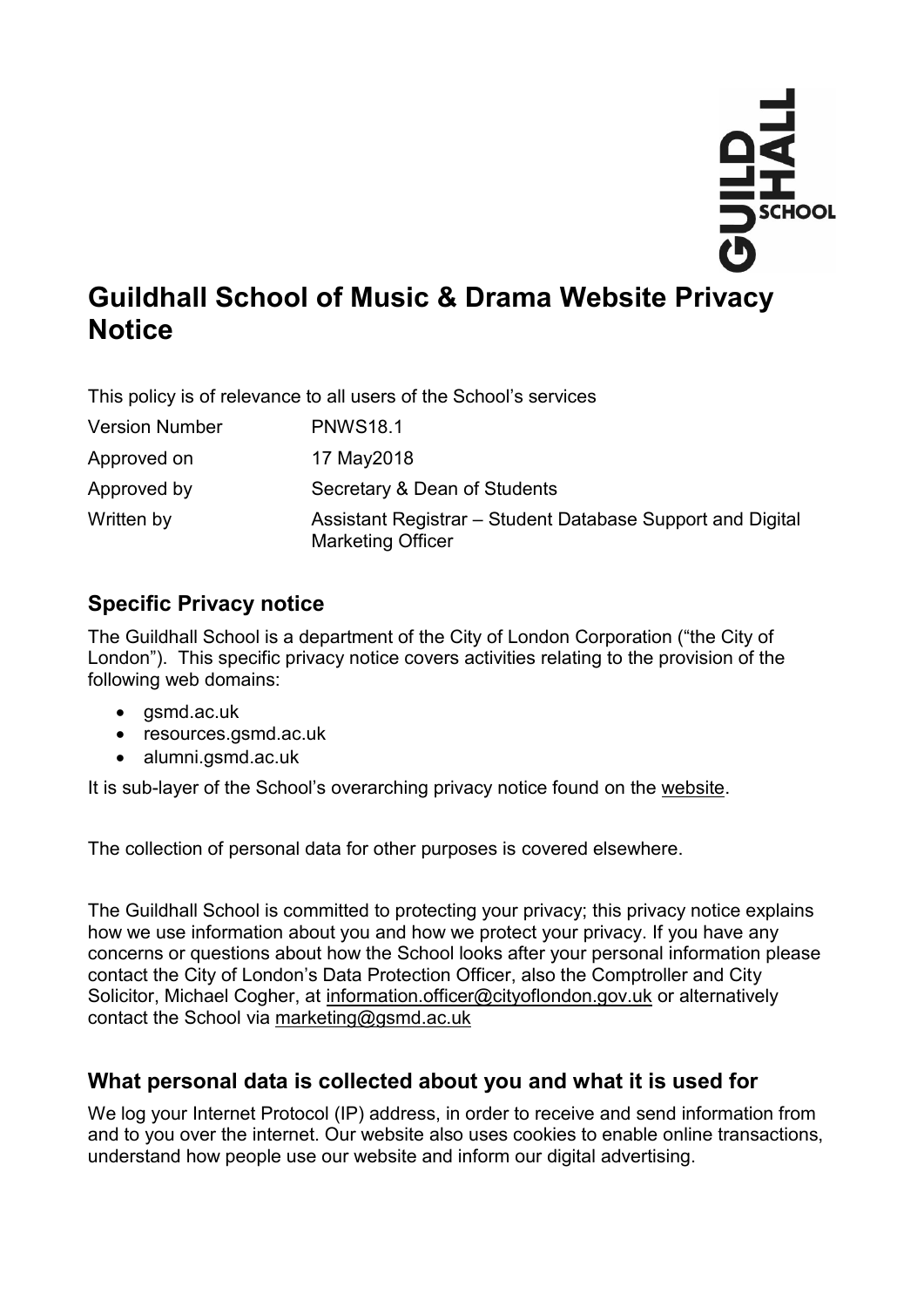Whenever we ask you to provide your personal information we will let you know why we are asking, and how we will use your information, by directing you towards the relevant privacy notice.

## **Cookies (see appendix 1)**

Cookies are files stored in your browser and are used by most websites to help personalise your web experience. Some features on this site will not function if you do not allow cookies. Cookies collect information about your computer, including your IP address, operating system and browser type, for statistical, non-identifiable purposes. They allow us to estimate information such as audience size and usage patterns, for example whether the visitor has been to the site before, which country they are in and what site referred the visitor to the web page.

#### **Compliance cookies**

This type of cookie allows us to know whether or not you have given consent to the use of cookies and therefore do not need to be presented with this consent request message again.

#### **Analytics cookies**

These websites uses Google Analytics, a web analysis service of Google Inc. Google Analytics uses cookies, text files which will be stored on your computer and enable us to analyse your use of our website.

Google Analytics uses only first-party cookies. This means that all cookies set by Google Analytics for the Guildhall School send data only to the School's servers. This data cannot be altered or retrieved by any service on another domain and we will never disclose information stored in your cookie to third parties.

The Google Analytics Terms of Service, which all Analytics customers adhere to, prohibits the tracking or collection of personal information (such as name and email address) using Google Analytics or associating personal information with web analytics information.

#### **First party session cookies**

The Guildhall School eGo, enquiries and online applications systems (resources.gsmd.ac.uk) uses first party session cookies for security. There is an exception in the law for cookies which are deemed as "strictly necessary". The term "strictly necessary" means that such storage of or access to information should be essential, rather than reasonably necessary, and this includes cookies used for security requirements.

#### **Third Party Cookies**

Cookies may be set through our website by other companies. Data may be collected by these companies that enable them to serve up adverts on other sites that are relevant to your interests.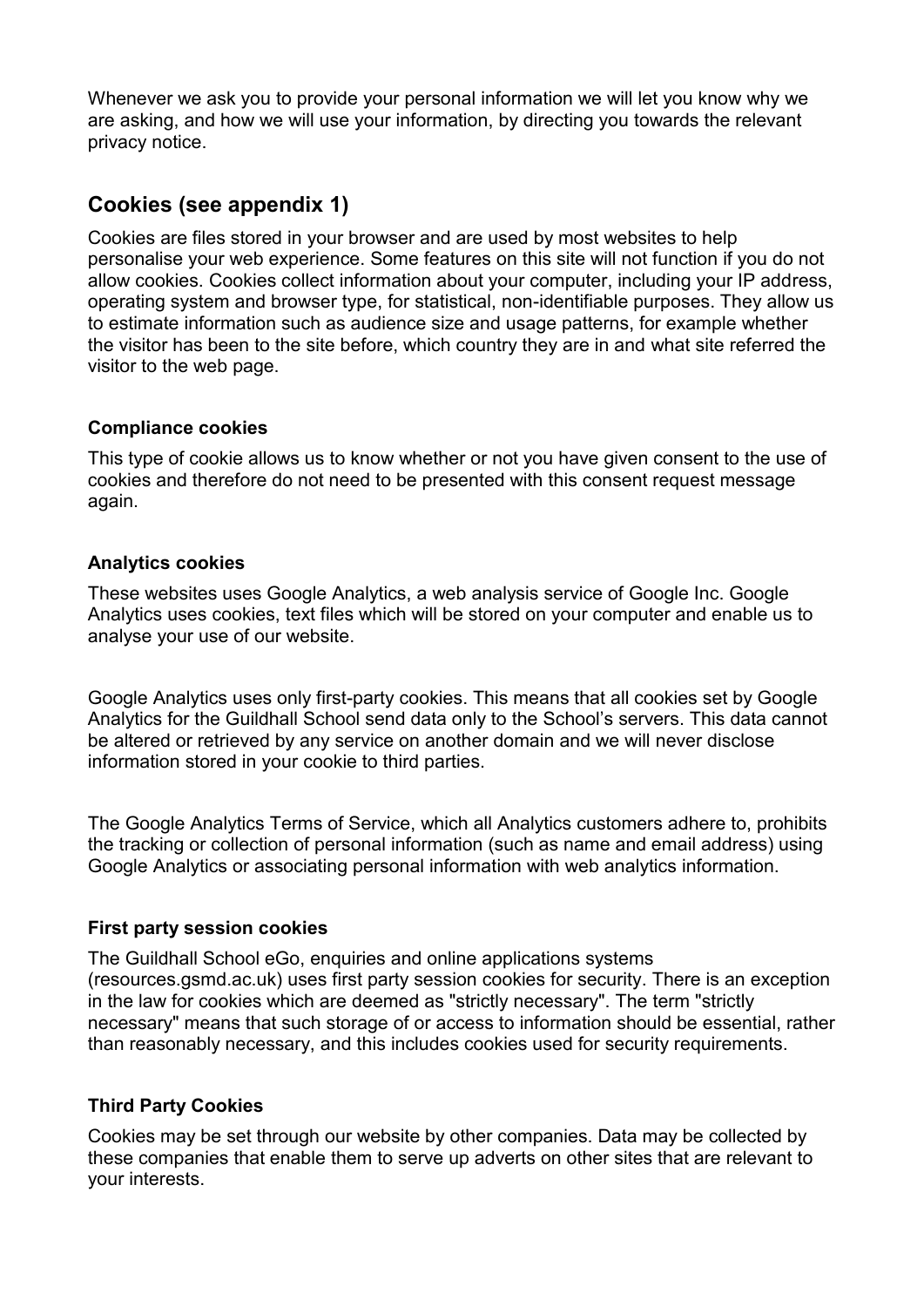#### **Can I opt-out of cookies?**

Yes. You can adjust your internet browser settings to not accept cookies, or choose to allow only certain 'trusted' sites to store cookies on your computer. Google Analytics also provides an opt-out browser add-on which [you can download](https://tools.google.com/dlpage/gaoptout?hl=None) here. Please note, opting out of cookies may mean you are unable to use some of the facilities on our website.

### **Further info**

The Information Commissioner's Office provides some advice about cookies and their use. It also provides a link to [AboutCookies website](http://www.aboutcookies.org/) which is run by the law firm Pinsent Masons. This website provides even more information about cookies, including how you can delete any cookies and how to allow trusted sites to store their cookies on your computer.

# **Log files**

User access data is collected on these systems for system administration, identifying errors and for producing usage statistics. Logged information includes data such as login status, IP address and device information such as browser, operating system and device type.

### **Why we are allowed to use your personal data?**

The processing of your personal information for the above purposes is necessary for legitimate interests to enable your access to the service.

### **Who we can share your personal data with?**

Payments: We do not share personal and financial information provided to us in payment processes, nor do we share this information with third parties.

Third party Websites: Where we provide links to third party websites, such sites are not controlled by us and are not covered by our terms and conditions. These links are provided for your convenience only. If you access these sites by using the links provided, the operators of these sites may collect information from you which will be used by them in accordance with their privacy policy, consequently you are advised to check the privacy policy of such third parties before providing information to them.

### **How long we keep your personal data for?**

Personal data will be processed in accordance with the School's retention policies published on the [website.](https://www.gsmd.ac.uk/privacy)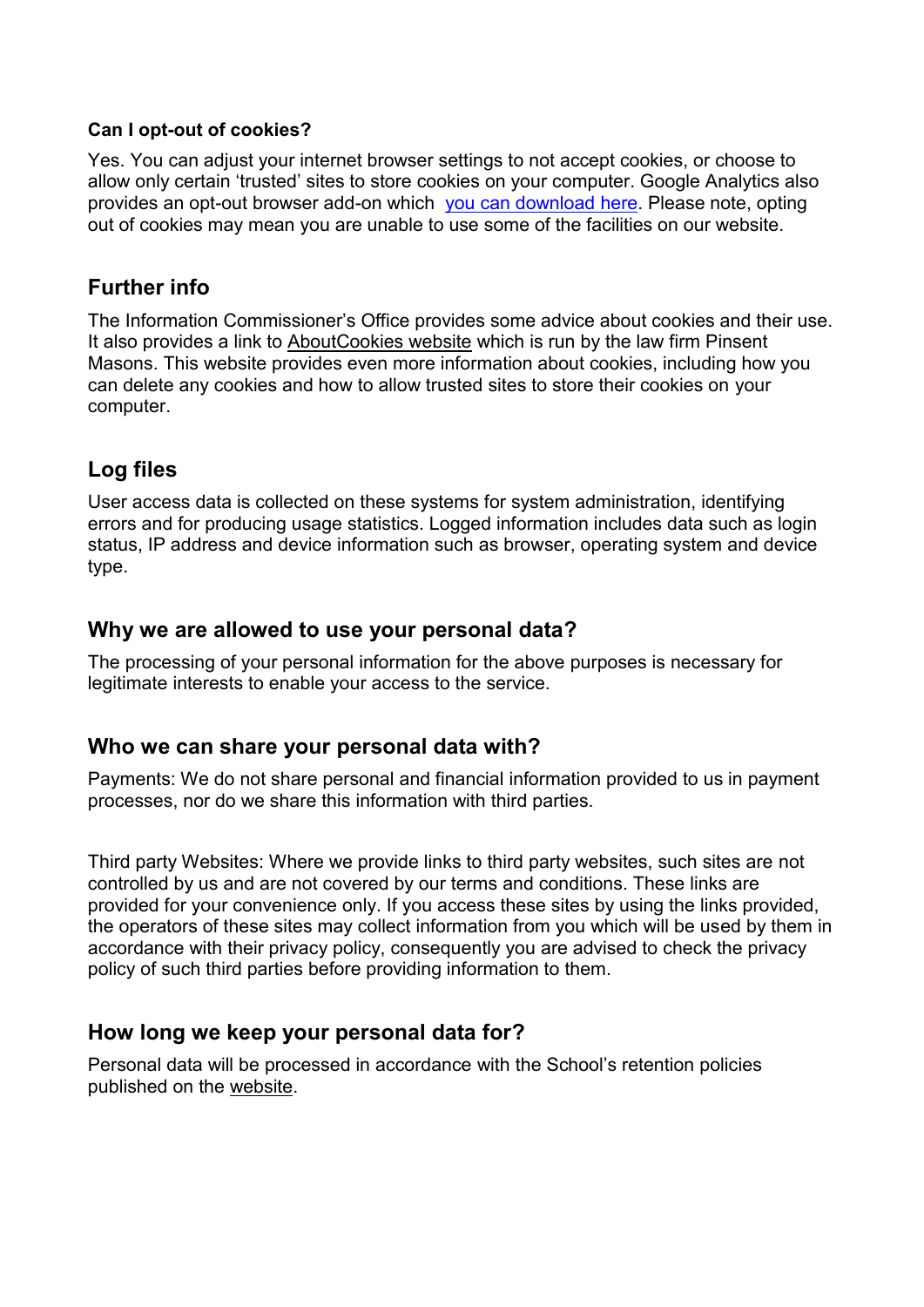# **Appendix 1**

| Cookie                            | <b>Name</b>                        | <b>Purpose</b>                                                                                                                                                 | <b>Expiration</b>                       | <b>Used on</b>                  |
|-----------------------------------|------------------------------------|----------------------------------------------------------------------------------------------------------------------------------------------------------------|-----------------------------------------|---------------------------------|
| Google                            | _ga                                | Used to distinguish<br>users                                                                                                                                   | 2 years                                 | gsmd.ac.uk<br>resources.gsmd.ac |
|                                   |                                    |                                                                                                                                                                |                                         | .uk                             |
|                                   |                                    |                                                                                                                                                                |                                         | alumni.gsmd.ac.uk               |
| Google                            | $\_$ gid                           | Used to distinguish<br>users                                                                                                                                   | 24 hours                                | gsmd.ac.uk                      |
|                                   |                                    |                                                                                                                                                                |                                         | resources.gsmd.ac<br>.uk        |
|                                   |                                    |                                                                                                                                                                |                                         | alumni.gsmd.ac.uk               |
| Google                            | $\_$ gat                           | Used to throttle                                                                                                                                               | 1 minute                                | gsmd.ac.uk                      |
|                                   |                                    | request rate. If Google<br>Analytics is deployed<br>via Google Tag                                                                                             |                                         | resources.gsmd.ac<br>.uk        |
|                                   |                                    | Manager, this cookie<br>will be named<br>dc_gtm_ <property-< td=""><td></td><td>alumni.gsmd.ac.uk</td></property-<>                                            |                                         | alumni.gsmd.ac.uk               |
|                                   |                                    | id>                                                                                                                                                            |                                         |                                 |
| Faceboo<br>k                      | Fr                                 | A third party cookie set<br>by Facebook to<br>integrate our website<br>with our page on<br>Facebook.com and<br>help reach our existing<br>audience on Facebook | 2 years                                 | gsmd.ac.uk                      |
| Guildhall                         | _gsmd_quotes_sch<br>ool last quote | Keeps track of current<br>index of the quote<br>shown on a given page<br>to make sure a<br>different quote is<br>shown on subsequent<br>views.                 | When the<br>browsing<br>session<br>ends | gsmd.ac.uk                      |
| Guildhall/                        | openglobal privacy                 | Indicates whether user                                                                                                                                         | 20 years                                | gsmd.ac.uk                      |
| OpenGlo<br>bal E-<br>commerc<br>e | _widget                            | has clicked "Yes" to<br>the "Accept Cookies?<br>Provided by<br>OpenGlobal E-<br>commerce" popup                                                                |                                         |                                 |
| Guildhall                         | <b>PHPSESSID</b>                   | ID to keep track of                                                                                                                                            | When the                                | gsmd.ac.uk                      |
|                                   |                                    | current session across<br>different PHP pages.                                                                                                                 | browsing<br>session                     |                                 |
|                                   |                                    | No personal<br>information is stored in<br>this cookie.                                                                                                        | ends                                    |                                 |
| eGo                               | <b>EVISIONID</b>                   | Session cookies for                                                                                                                                            | When the<br>browsing                    | resources.gsmd.ac               |